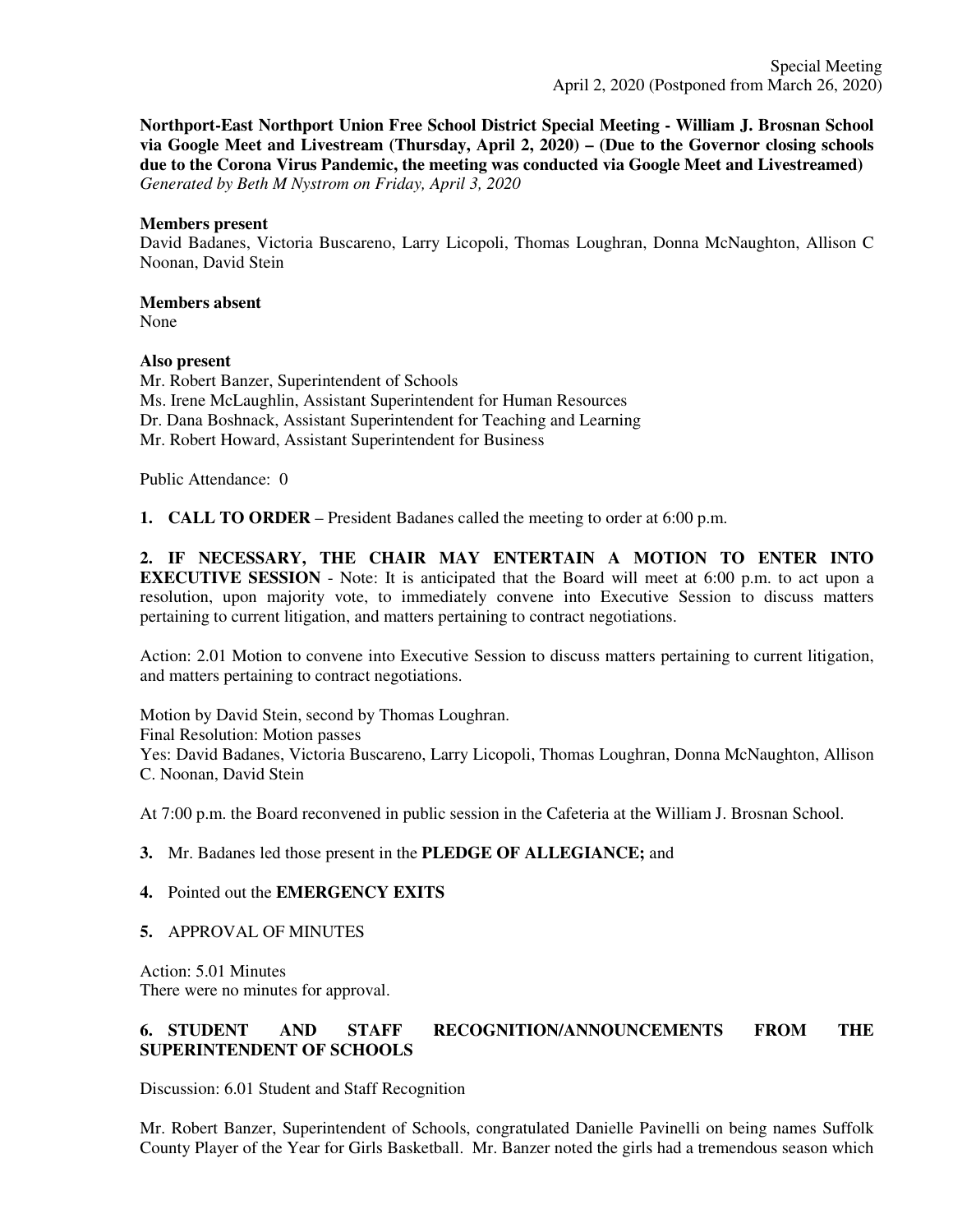was truncated. They were scheduled to play in the Long Island Championship which was cancelled. The team won their last game and were named Overall Suffolk County Champions. Mr. Banzer congratulated the team and Danielle on their accomplishments. Coach Rich Castellano was named Suffolk County Coach of the Year.

Mr. Banzer congratulated Varsity Boys Basketball player Patrick Healy on being named Second Team All Long Island. The Boys Basketball team had an extremely successful season and this is a well-deserved honor.

Update on Northport Middle School Remediation

Mr. Banzer stated that the remediation of the UIC's (Underground Injection Controls) Structures, including end point sampling, is complete. The sampling results indicates that the cleanup objectives per the Suffolk County Department of Health have been met. The final report from PWGC is in process. The report date and format are to be determined.

Update on Ocean Avenue Remediation

Mr. Banzer stated that remediation of the UIC structures, including end point sampling, is complete. The sampling results indicate that the cleanup objectives per the Suffolk County Department of Health have been met. We are awaiting the official report from the SCDOH.

Trustee Stein asked if all remedial work including all excavation and replacement of all underground tanks on property an all associated final soil samples have been done and the samples analyzed by the Department of Health say that cleanup is complete, and they are not requiring any remediation of any kind.

Mr. Banzer stated that according to the verbal report from PWGC the cleanups is complete and no further remediation is required.

Mr. Banzer stated that the final report is being reviewed by the Suffolk County Department of Health and the New York State Department of Health and when the District receives the report it will be presented to the public.

Several Trustees stated that the report needs to be presented to the public in a user friendly manner and as quickly as possible.

Update on Budget Development and Calendar

Mr. Banzer stated that this evening's meeting was where the Board was supposed to talk about revenue, fund balance and reserves. The following presentation was made with the current information from the State.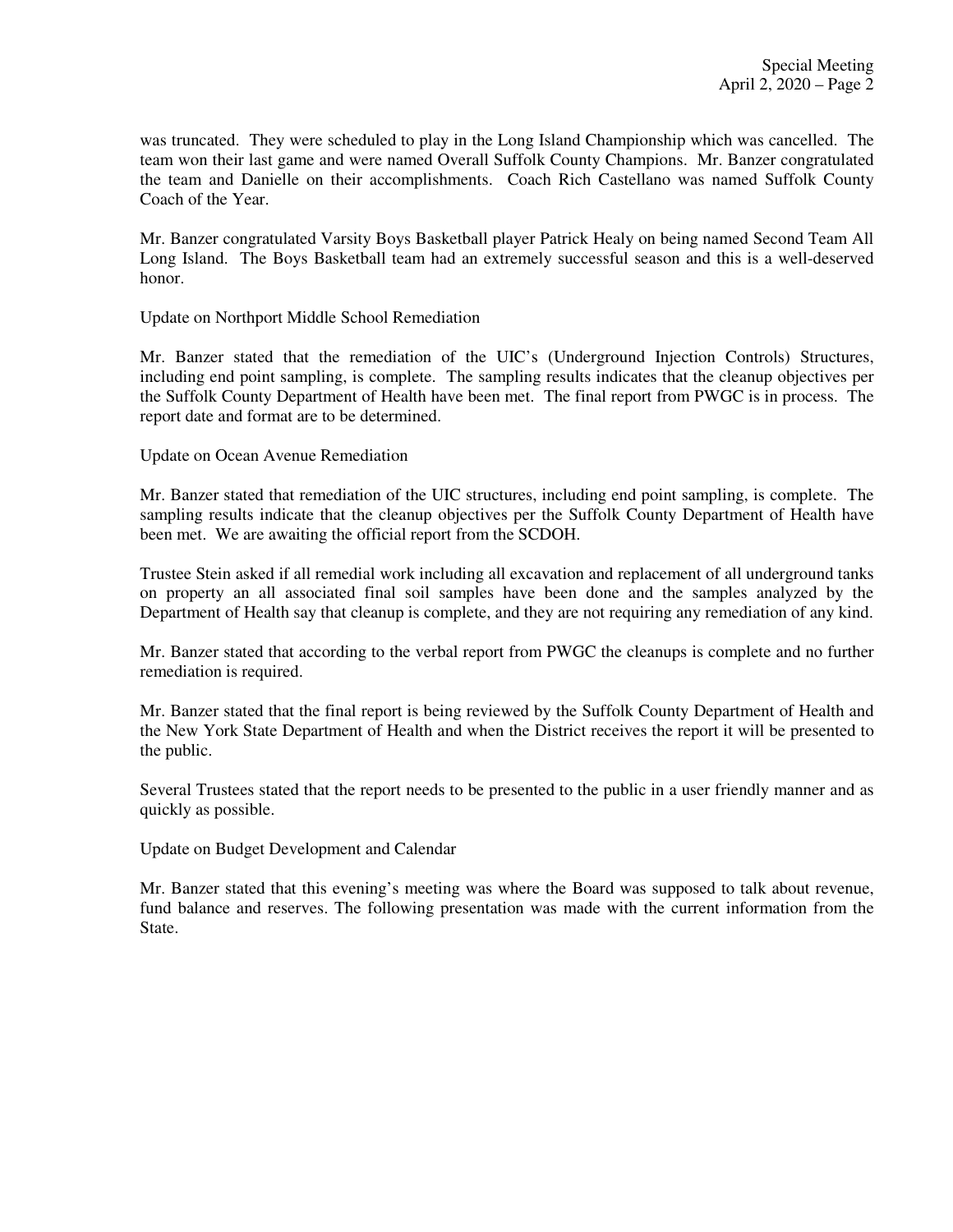# **Financial Considerations**

- Current crisis leading to greater uncertainty.
- Budget vote & election dates postponed.
- State aid & potential aid reductions could occur quarterly.
- Potential 19-20 savings could help mitigate anticipated shortfalls.
- $\bullet$ Future Expenditure increases (TRS, ERS, Health Insurance etc.) beyond 2020-21.
- Potential Impact of LIPA.
- District Future Study will provide options for more efficient delivery of program.

#### **Budget Vote & Board Trustee Elections**

New York State has determined that school district Board of Education and Budget votes will be postponed until after  $June 1,$ 2020. Therefore, the vote scheduled for May 19, 2020, is postponed. To Be Determined:

- o Timing
- 
- $\circ$ Location
- **Manner of voting**  $\circ$

\* Board Meeting dates related to the budget will be rescheduled once the date of the election is known

|                                        | Per Final Budget 4-1-2020 |            |           |                 |  |  |
|----------------------------------------|---------------------------|------------|-----------|-----------------|--|--|
| <b>State Aid</b>                       | 2019-20                   | 2019-20    | Change \$ | <b>Change %</b> |  |  |
| <b>Foundation Aid</b>                  | 8.994.301                 | 8.994.301  |           | 0.00%           |  |  |
| <b>UPK</b>                             | 67.372                    | 67.372     |           | 0.00%           |  |  |
| <b>BOCES Aid</b>                       | 2,157,110                 | 2,413,907  | 256.797   | 11.90%          |  |  |
| <b>High Cost Excess Cost Aid</b>       | 542,584                   | 642.900    | 100,316   | 18.49%          |  |  |
| <b>Private Excess Cost Aid</b>         | 519,522                   | 488,540    | (30, 982) | $-5.96%$        |  |  |
| Software, Library, Textbook Aid        | 449.031                   | 436,698    | (12, 333) | $-2.75%$        |  |  |
| <b>Transportation Aid</b>              | 963.599                   | 1.131.304  | 167,705   | 17.40%          |  |  |
| <b>Building Aid</b>                    | 1.263.215                 | 1.279.782  | 16.567    | 1.31%           |  |  |
| <b>High Tax Aid</b>                    | 735.742                   | 735,742    |           | 0.00%           |  |  |
| <b>Pandemic Adjustment</b>             |                           | (183, 751) |           |                 |  |  |
| <b>Federal CARES Restoration</b>       |                           | 183.751    |           |                 |  |  |
| <b>TOTAL</b>                           | 15,692,476                | 16,190,546 | 498,070   | 3.17%           |  |  |
|                                        |                           |            |           |                 |  |  |
| <b>General Fund Aid (Excludes UPK)</b> | 15.625.104                | 16.123.174 | 498,070   | 3.19%           |  |  |

#### **State Aid Considerations**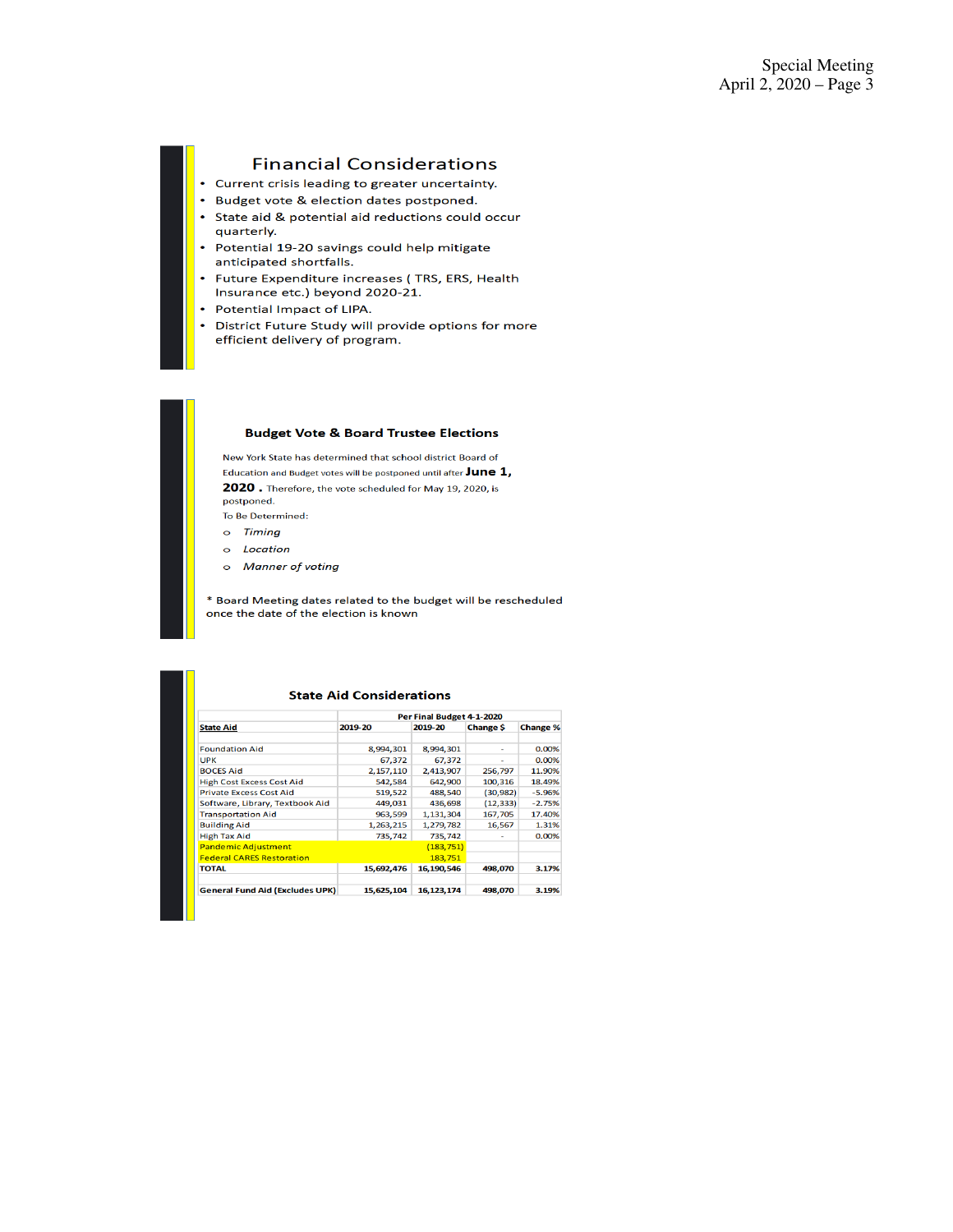# **State Aid reduction illustration**

#### State aid reduction

# state ald reduction<br>- For every 10% reduction in state aid to Northport- East Northport =<br>approximately 1,600,000 or an increase of approximately 1% to the tax<br>levy to cover.

| <b>State Aid</b>  |     |                        |                  | Additional<br>Increase | <b>Total Levy</b><br>Additional+ |
|-------------------|-----|------------------------|------------------|------------------------|----------------------------------|
| <b>Reductions</b> |     | <b>Total State Aid</b> | <b>Reduction</b> | to Levy                | 2.11%                            |
|                   | 0   | 16,170,634.00          |                  |                        | 2.11%                            |
|                   | 5%  | 15,362,102.30          | (808, 531, 70)   | 0.54%                  | 2.65%                            |
|                   | 10% | 14,553,570.60          | (1,617,063,40)   | 1.08%                  | 3.19%                            |
|                   | 15% | 13,745,038.90          | (2,425,595,10)   | 1.62%                  | 3.73%                            |
|                   | 20% | 12.936.507.20          | (3, 234, 126.80) | 2.16%                  | 4.27%                            |
|                   | 25% | 12.127.975.50          | (4.042.658.50)   | 2.70%                  | 4.81%                            |
|                   | 30% | 11.319.443.80          | (4,851,190.20)   | 3.24%                  | 5.35%                            |
|                   | 35% | 10,510,912.10          | (5,659,721.90)   | 3.78%                  | 5.89%                            |
|                   | 40% | 9.702.380.40           | (6.468.253.60)   | 4.32%                  | 6.43%                            |
|                   |     |                        |                  |                        |                                  |



#### TRS- POTENTIAL IMPACT TO BUDGET- Future Years

| <b>TRS Rate Increase</b> | <b>S</b> Increase |
|--------------------------|-------------------|
| 1%                       | 732,732.49        |
| 2%                       | 1,465,464.98      |
| 3%                       | 2.198.197.47      |
| 4%                       | 2.930.929.96      |
| 5%                       | 3,663,662.45      |
| 6%                       | 4,396,394.94      |
| 7%                       | 5.129.127.43      |
| 8%                       | 5,861,859.92      |
| 9%                       | 6,594,592.41      |
| 10%                      | 7.327.324.90      |
|                          |                   |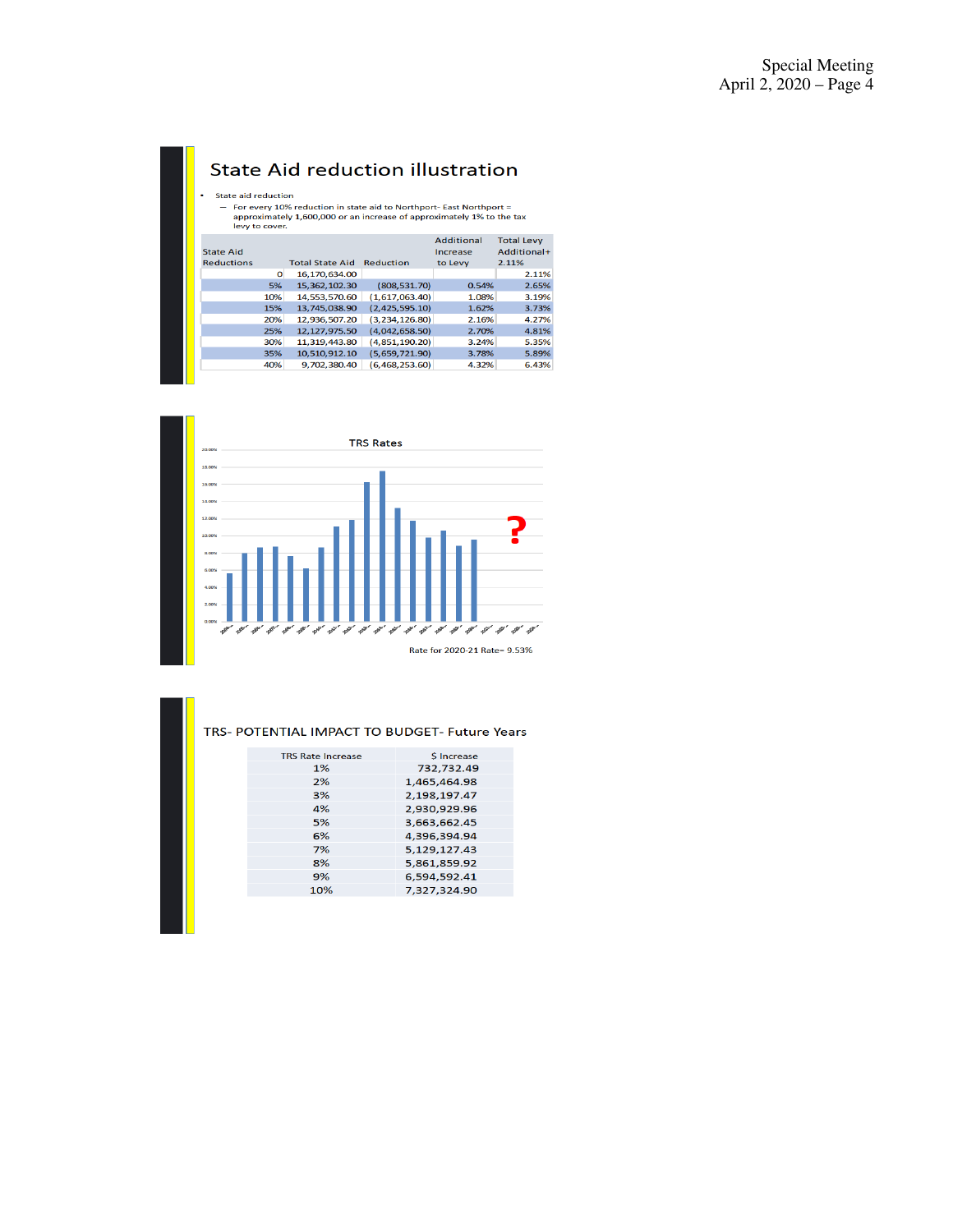# **REVENUE CONSIDERATIONS**

| <b>CATEGORY</b>              | PROJECTIONS* 2020-21 |
|------------------------------|----------------------|
| <b>TAX LEVY</b>              | \$152,605.899        |
| <b>STATE AID</b>             | \$15,939,423         |
| <b>ASSIGNED FUND BALANCE</b> | \$2,706,211          |
| <b>USE OF RESERVES</b>       | \$336,721            |
| <b>MISC. REVENUE</b>         | \$2,367,500          |
| TOTAL                        | \$173,955,754        |

| <b>Worker's Comp</b> | \$140,000 |
|----------------------|-----------|
| Unemployment         | \$5,000   |
| <b>FRS Reserve</b>   | \$141.721 |
| <b>FRAIR</b>         | \$50,000  |
| <b>TOTAL</b>         | \$336,721 |

RESERVES & FUND BALANCE

|                                                      | Actual<br>6/30/2016 | Actual<br>6/30/2017 | Actual<br>06/30/18 | Actual<br>06/30/19 | Projected<br>06/30/20 |
|------------------------------------------------------|---------------------|---------------------|--------------------|--------------------|-----------------------|
| <b>Restricted</b><br><b>Reserves</b>                 |                     |                     |                    |                    |                       |
| Capital                                              | 2,120,398           | 3,193,323           | 2,802,966          | 1,671,067          | 2,467,631             |
| Unemployment<br>Insurance                            | 830,027             | 824.190             | 821,008            | 825,922            | 824,000               |
| Insurance                                            | 49,604              | 49,694              | 49,957             | 50,564             | 50,000                |
| <b>Employee Benefit</b><br><b>Accrued Liability</b>  | 3.903.400           | 3.860.578           | 3.006.311          | 2.992.231          | 2,990,000             |
| Workers'<br>Compensation                             | 2,430.147           | 2.408.599           | 2.695.673          | 2.637.332          | 2.540,000             |
| <b>Retirement</b><br>Contribution                    | 3,031,216           | 2,611,114           | 2,780,992          | 3,523,720          | 4,830,000             |
| <b>TOTAL</b><br><b>RESTRICTED</b><br><b>RESERVES</b> | 12,364,792          | 12,947,498          | 12.156.907         | 11,700.836         | 13.701.631            |
| <b>Fund Balance</b>                                  |                     |                     |                    |                    |                       |
| Assigned - reduce<br>tax levy                        | 2,577,000           | 2,500,000           | 2,400,000          | 2.375.000          | 2.375,000             |
| Assigned -<br>encumbrances                           | 1,319,100           | 1.034.901           | 527,824            | 661.527            | 650,000               |
| Unassigned                                           | 6,455,234           | 6,532,273           | 6,672,414          | 6,843,106          | 6,968,230             |
| <b>TOTAL FUND</b><br><b>BALANCE</b>                  | 10,351,334          | 10,067,174          | 9,600,238          | 9,879,633          | 9,993,230             |
| <b>FUND BALANCE</b><br><b>&amp; RESERVES</b>         | 22,716,126          | 23,014,672          | 21,757,145         | 21,580,469         | 23,694,861            |

## **Budget History**

| Year                        | <b>Budget</b> | % Increase |
|-----------------------------|---------------|------------|
| 2015-2016                   | \$159,588,325 | 0.30%      |
| 2016-2017                   | \$161,380,883 | 1.12%      |
| 2017-2018                   | \$163,306,840 | 1.19%      |
| 2018-2019                   | \$166,810,381 | 2.15%      |
| 2019-2020                   | \$171,077,668 | 2.56%      |
| $2020 - 21*$<br>Preliminary | \$173,955,754 | 1.68%      |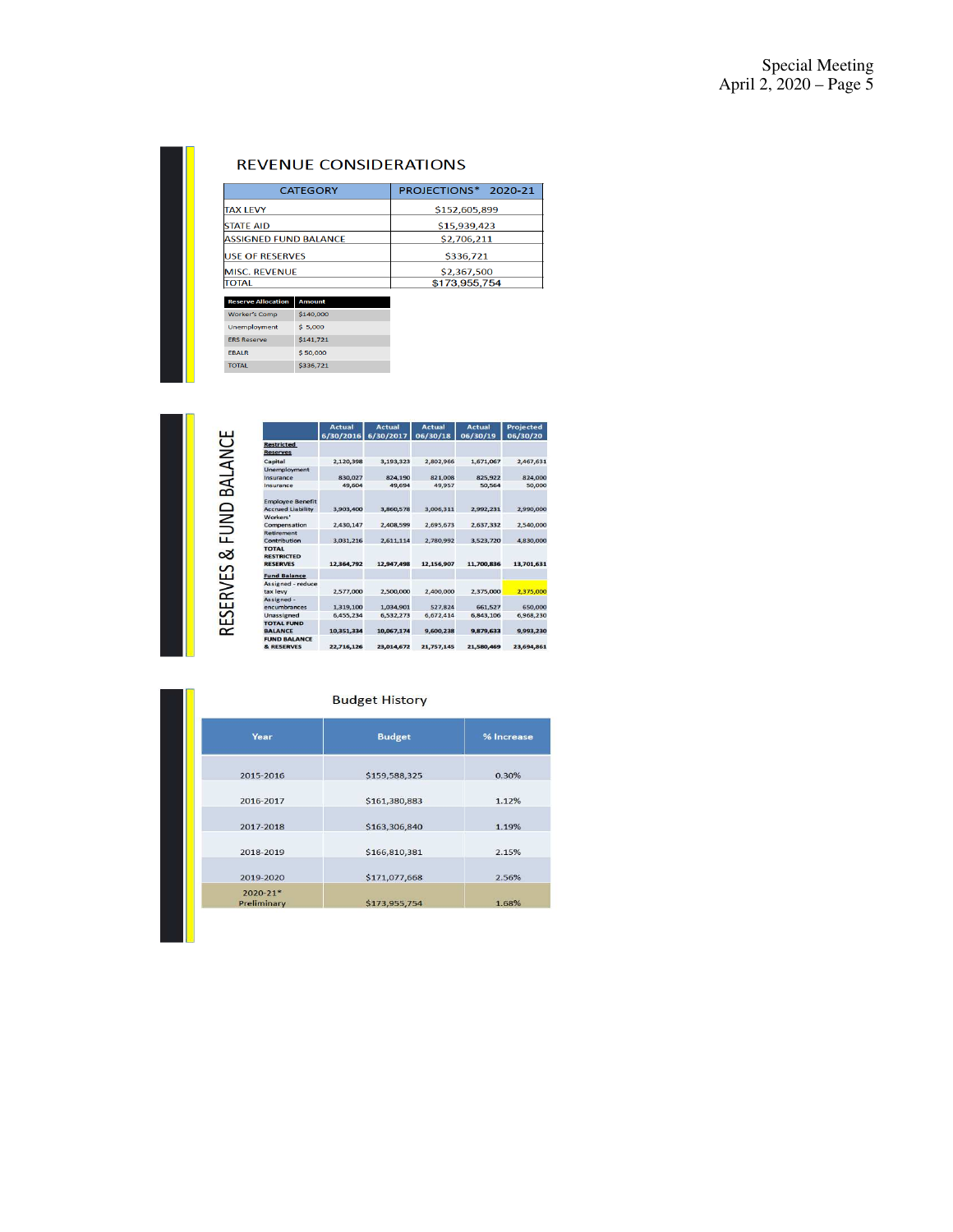## **Budget Deliberations**

|                                                                                                                      | Draft #1      | Draft #2      | Draft #3                    | <b>Cumulative</b> |
|----------------------------------------------------------------------------------------------------------------------|---------------|---------------|-----------------------------|-------------------|
| <b>CATEGORY</b>                                                                                                      | 2020-21       | 2020-21       | 2020-21                     | <b>S CHANGE</b>   |
| <b>PERSONNEL</b>                                                                                                     | \$93,159,254  | \$92,262,627  | \$92,262,627                | $-896,627$        |
| <b>BENEFITS</b>                                                                                                      | \$39,850,013  | \$39,850,013  | \$39,850,013                |                   |
| <b>INSTRUCTION.</b><br><b>SPECIAL EDUCATION.</b><br><b>TECHNOLOGY AND</b><br><b>CENTRAL</b><br><b>ADMINISTRATION</b> | \$20,764,766  | \$20,738,017  | \$20,738,017                | $-26,749$         |
| <b>DEBT SERVICE &amp;</b>                                                                                            |               |               |                             |                   |
| <b>INTERFUND</b>                                                                                                     |               |               |                             |                   |
| <b>TRANSFERS</b>                                                                                                     | \$8,064,353   | \$8,064,353   | \$7,814,353                 | $-250,000$        |
| <b>BUILDINGS &amp;</b><br><b>GROUNDS, SECURITY</b>                                                                   | \$5,415,155   | \$5,416,155   | \$5,416,155                 | 1,000             |
| <b>TRANSPORTATION</b>                                                                                                | \$7,838,589   | \$7,874,589   | \$7,874,589                 | 36,000            |
| <b>TOTAL</b>                                                                                                         | \$175,092,130 | \$174,205,754 | \$173,955,754 (\$1,136,376) |                   |
| <b>Budget % Increase</b>                                                                                             | $2.35\%$      | $1.83\%$      | $1.68\%$                    |                   |

# **Expenditure Summary**

|                                     |               | <b>Proposed</b> |                  | $\mathbf{q}_c$ |
|-------------------------------------|---------------|-----------------|------------------|----------------|
| <b>CATEGORY</b>                     | 2019-20       | 2020-21         | <b>\$ CHANGE</b> | <b>CHANGE</b>  |
| <b>PERSONNEL</b>                    | \$90,501,917  | \$92,262,627    | 1,760,710        | 1.95%          |
| <b>BENEFITS</b>                     | \$40,630,764  | \$39,850,013    | $-780.751$       | $-1.92%$       |
| <b>INSTRUCTION, SPECIAL</b>         |               |                 |                  |                |
| <b>EDUCATION, TECHNOLOGY</b>        |               |                 |                  |                |
| <b>AND CENTRAL</b>                  |               |                 |                  |                |
| <b>ADMINISTRATION</b>               | \$20,249,823  | \$20,738,017    | 488.194          | 2.41%          |
| <b>DEBT SERVICE &amp; INTERFUND</b> |               |                 |                  |                |
| <b>TRANSFERS</b>                    | \$6,423,212   | \$7,814,353     | 1,391,141        | 21.66%         |
| <b>BUILDINGS &amp; GROUNDS.</b>     |               |                 |                  |                |
| <b>SECURITY</b>                     | \$5,417,709   | \$5,416,155     | $-1,554$         | $-0.03%$       |
| <b>TRANSPORTATION</b>               | \$7,854,243   | \$7,874,589     | 20.346           | 0.26%          |
| <b>TOTAL</b>                        | \$171,077,668 | \$173,955,754   | \$2,878,086      | $1.68\%$       |

Capital Projects to Consider<br>for 2020-2021 – General Fund

| <b>PROJECT</b>                                                 | <b>ESTIMATED</b><br><b>COST</b> |
|----------------------------------------------------------------|---------------------------------|
| <b>BATHROOM REPAIR &amp; RENOVATION</b><br><b>DISTRICTWIDE</b> | \$616,750                       |
| <b>TOTAL</b>                                                   | \$616,750                       |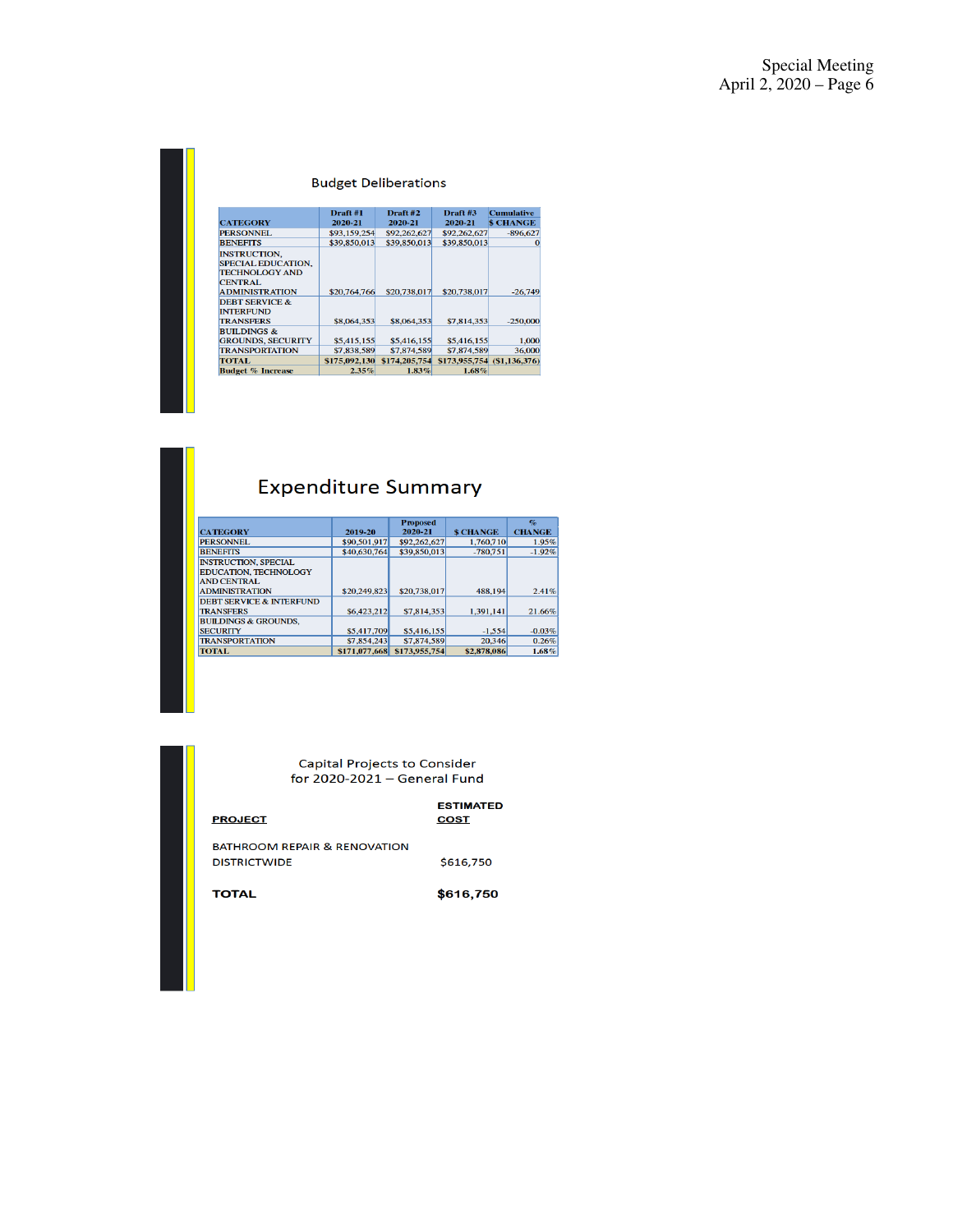| Year         | <b>Tax Levy Increase</b> | <b>Allowable Levy Limit</b><br>(Capital Projects) |
|--------------|--------------------------|---------------------------------------------------|
| 2014-15      | 1.99%                    | 2.18%                                             |
| 2015-16      | 1.15%                    | 1.81%                                             |
| 2016-17      | 0.50%                    | 0.55%                                             |
| 2017-18      | 1.46%                    | 1.67%                                             |
| 2018-19      | 2.10%                    | 2.38%                                             |
| 2019-20      | 2.56%                    | 3.22%                                             |
| $2020 - 21*$ | 1.93%                    | 1.94%                                             |
|              |                          |                                                   |

g3% of levy increase or \$1,391,141 is attributed to increase in debt . service due to Tax Anticipatory Note and Bond Anticipatory Note.



There was a discussion regarding the 2% tax cap and the possibility of that being suspended, fund balance, adjustments in state aid and the impacts on the district, possible cuts to the budget, and community questions and input regarding the budget.

Mr. Banzer stated that the budget timeline has changed so there is more time for questions and comments from the Board and from the community. The date the Board has to finalize the budget depends on what the actual budget vote date will be. It has been suspended for now and once the date is established we will work on a timeline from there.

There was a discussion regarding the Governor's rolling cuts to state aid and how this will affect the proposed budget.

# **7. BOARD AND COMMUNITY DISCUSSION OF SUPERINTENDENT'S PROPOSED 2020- 2021 BUDGET - (POSTPONED)**

Discussion: 7.01 POSTPONED - Opportunity for public input regarding the school budget for 2020-2021

# **8. SUPERINTENDENT'S REPORT, GENERAL - FOR BOARD ACTION**

Action: 8.01 Policy #4710 - Middle and High School Reporting Policy Recommendation to approve the following resolution: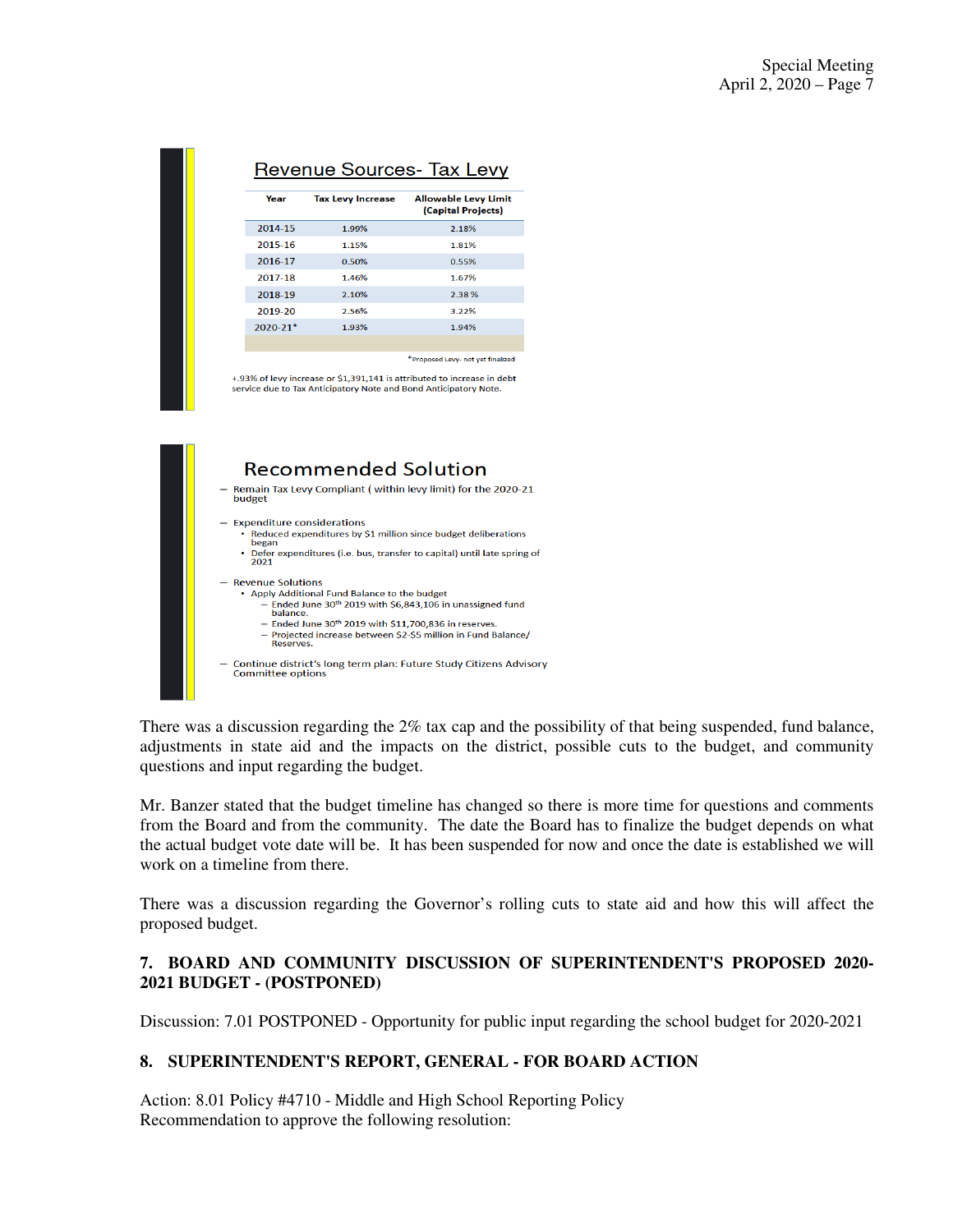"WHEREAS, the Board of Education has reviewed with district administration policy 4710 Middle and High School Reporting Policy and has determined that said policy requires suspension in light of the pandemic facing the nation;

WHEREAS, the Board of Education wishes to suspend the following revised policy for the remainder of the 2019-2020 school year: Policy 4710 Middle and High School Reporting Policy; and

NOW, THEREFORE, BE IT RESOLVED, that the Board of Education hereby suspends policy 2500 (formulation, adoption and amendment of policies) for the purpose of suspending the following policy for the 2019-2020 school year: 4710 Middle and High School Reporting Policy; and

BE IT FURTHER RESOLVED, that the Board of Education hereby suspends Policy 4710 middle and high school reporting effective immediately."

Motion by David Badanes, second by Allison C Noonan. Final Resolution: Motion Passes Yes: David Badanes, Victoria Buscareno, Larry Licopoli, Thomas Loughran, Donna McNaughton, Allison C Noonan, David Stein

## **9. SUPERINTENDENT'S REPORT, FINANCIAL - FOR BOARD ACTION**

Action: 9.01 SCOPE

Recommendation to approve the following resolution:

"WHEREAS, the Governor of New York issued an Executive Order 202.4, which states that School Districts are required to provide Emergency Child Care Services to children of first responders and medical service providers; and

WHEREAS, the School District desires to send students of the School District to the Emergency Child Care Services Program established in accordance with Executive Order 202.4; and

WHEREAS, SCOPE Education Services is in the business of providing a school aged child care program in local area school district hosting sites.

RESOLVED, that the Board of Education approves the between SCOPE Educational Services and the Northport East Northport UFSD District for Child Care Services for First Responders and Medical Personnel in Accordance with Executive Order 202.4, and authorizes the Board President to sign said agreement, as well as an Inter-municipal Agreement Kings Park CSD"

Motion by David Badanes, second by David Stein. Final Resolution: Motion Passes Yes: David Badanes, Victoria Buscareno, Larry Licopoli, Thomas Loughran, Donna McNaughton, Allison C Noonan, David Stein

**10. ADJOURNMENT** - Board policy requires adjournment by 10:30 pm, unless meeting is extended by vote.

Information: 10.01 Upcoming Meetings

SPECIAL MEETING Tuesday, April 7, 2020 7:00 p.m. William J. Brosnan School Cafeteria